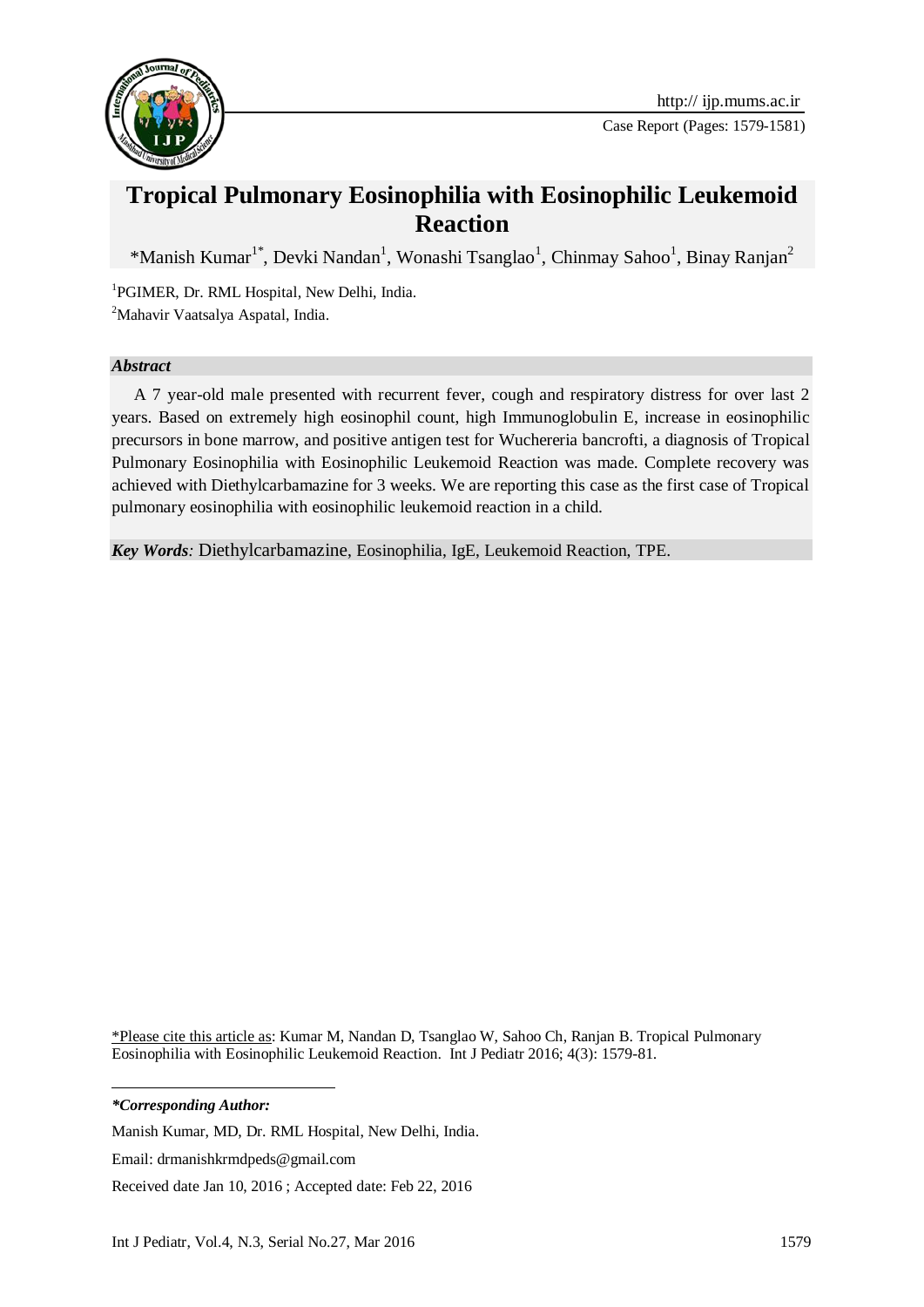# **1- INTRODUCTION**

Tropical pulmonary eosinophilia (TPE) is a syndrome that develops in some individual infected with either Wuchereria bancrofti, or Brugia malayi. In this condition, eosinophilia is one of the diagnostic criteria, but eosinophilic leukemoid reaction in tropical pulmonary eosinophilia is rare. Only one case of TPE with such degree of eosinophilia has been reported in literature, that too in an adult (1).

# **2- CASE REPORT**

A 7- year- old male child presented with fever, cough and exertional breathlessness for last 15 days. History of similar episodes occurring every 2-3 months since the age of 2 years was also present. These episodes were managed with oral medications every time. Family history of allergies or asthma was absent.

At the time of admission, child was not distressed, was afebrile, PR- 114/min, RR-30/min and had bilateral crackles and rhonchi. Other system examinations were normal.

Complete blood count done at the time of admission showed Hb- 13.4 g/dl, TLC-84,500 cell/cmm with 75% eosinophils, normal liver function tests (Serum Bilirubin- 0.8 mg/dl, SGOT-22U/L, SGPT-28 U/L, S. Protein- 6.5 g/dl, Albumin-4.0 g/dl, Globulin-2.5 g/dl) and kidney function tests (Blood Urea-18 mg/dl, Serum Creatinine-0.6 mg/dl). Chest X-ray showed hyperinflation of both lung fields with a pneumonic patch in right lower lobe. Serum IgE level was 9,315  $kUA/L$  (normal  $\langle 63kUA/L \rangle$ ). Bronchoalveolar lavage showed few eosinophils; Echo-cardiography was normal.

Immunoglobulin profile was normal and ANCA was negative. Peripheral smear did not show any abnormal blood cells or microfilaria. Stool test on three

consecutive days were negative for ova or cysts. CECT chest showed air bronchogram with consolidation in right lower lobe. Pulmonary function test was suggestive of obstructive lung disease (FEV1 - 77%, PEF- 70% and FVC- 84%). IgE specific for aspergillosis was negative. Serology for hepatitis B and HIV were nonreactive. Bone marrow examination showed an increase in eosinophilic precursors with no abnormal cells. The immunochromatographic test for Wuchereria bancrofti was positive.

Child was diagnosed as a case of Tropical filarial pulmonary eosinophilia with eosinophilic leukemoid reaction. He was treated with IV injection. Ceftriaxone (50mg/kg/day), oral Diethylcarbamazine (6mg/kg/day), single dose of oral Albendazole (400 mg) and nebulization with Salbutamol, Ipratropium and saline (3%). His symptoms gradually resolved over next 4-5 days. Meanwhile, after 15 days of treatment, the total count gradually decreased to 10,000/cmm with only 3% eosinophils.

### **3- DISCUSSION**

Tropical pulmonary eosinophilia is a condition that develops with either Wuchereria bancrofti or Brugia malayi (2, 3). Diagnosis of TPE rests on the following criteria:

- Cough worse at night;
- **Fever:**
- Residence in a filarial endemic area;
- The eosinophil count greater than  $3,000$  cells mm<sup>-3</sup>;
- Clinical and hematological response to DEC (2-4).

Our case fulfilled all these criteria. The definitive diagnosis is made only by detection of parasites, parasite antigen or parasitic DNA. Assays for circulating antigens of Wuchereria bancrofti, permit the diagnosis of both microfilaremic and